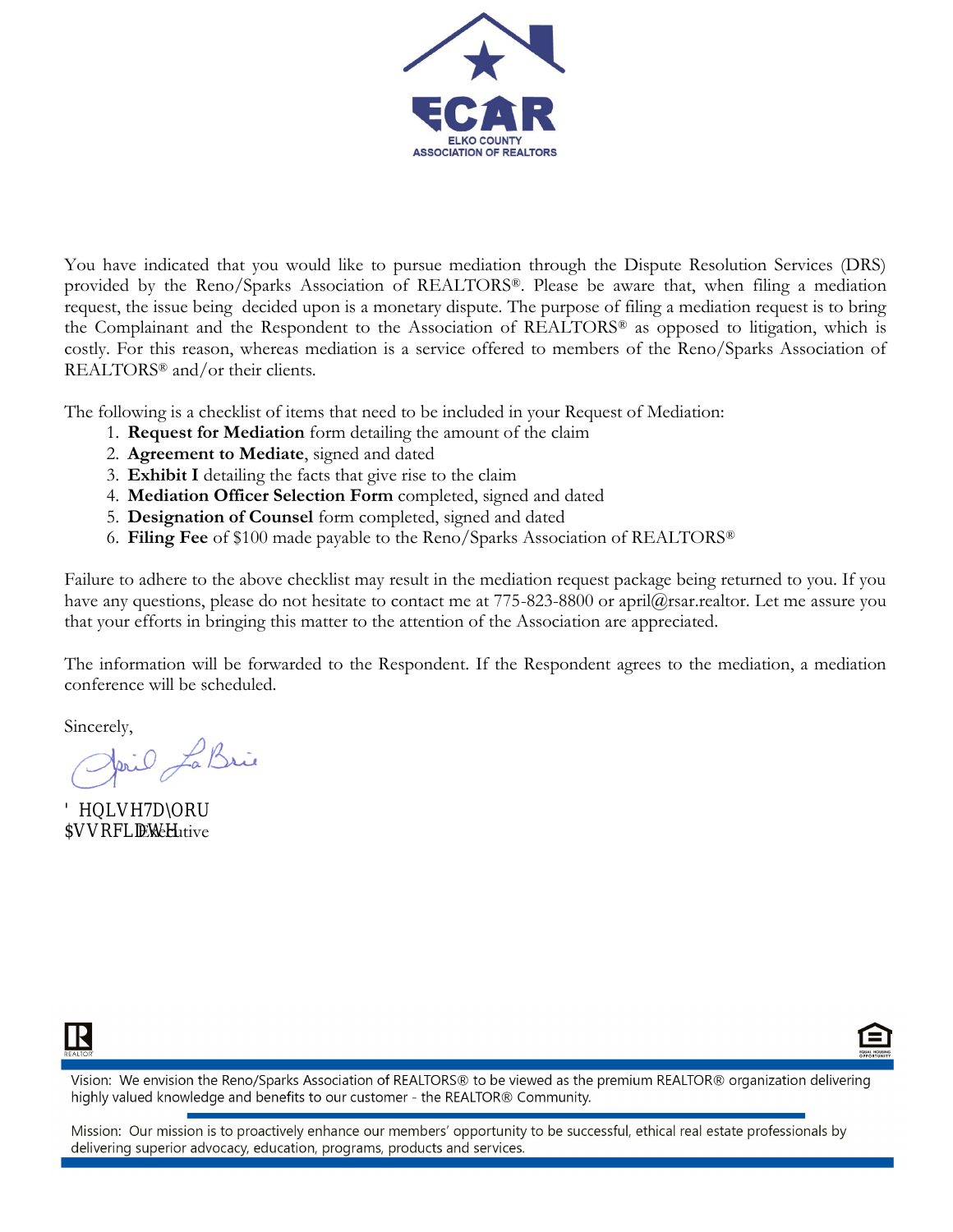Reno/Sparks Association of REALTORS® 5650 Riggins Court, Ste. #200 Reno, NV 89502

# **Request for Mediation**

| DATE:                                                                                                                        |                                                                                                                                                                                                                                | CASE # (assigned by Staff)                                                                                                                                                                                                                                                                                                                                                                                                                                                               |  |
|------------------------------------------------------------------------------------------------------------------------------|--------------------------------------------------------------------------------------------------------------------------------------------------------------------------------------------------------------------------------|------------------------------------------------------------------------------------------------------------------------------------------------------------------------------------------------------------------------------------------------------------------------------------------------------------------------------------------------------------------------------------------------------------------------------------------------------------------------------------------|--|
| Complainant Name(s) and relationship to the transaction:                                                                     |                                                                                                                                                                                                                                | Respondent Name(s) and relationship to the transaction:                                                                                                                                                                                                                                                                                                                                                                                                                                  |  |
| who is the (check one):<br>□ Owner □ Tenant<br>$\Box$ Buyer $\Box$ Seller<br>□ Listing Agent □ Selling Agent □ Property Mgr. |                                                                                                                                                                                                                                | who is the (check one):<br><b>□</b> Buyer □ Seller □ Owner<br>$\Box$ Tenant<br>□ Listing Agent □ Selling Agent □ Property Mgr.                                                                                                                                                                                                                                                                                                                                                           |  |
|                                                                                                                              |                                                                                                                                                                                                                                | I am requesting mediation with the above-named Respondent. There is due, unpaid, and owing to me (or I retain)                                                                                                                                                                                                                                                                                                                                                                           |  |
|                                                                                                                              |                                                                                                                                                                                                                                | from the above named person the sum of \$______________________. My claim is predicated upon the statement                                                                                                                                                                                                                                                                                                                                                                               |  |
|                                                                                                                              | attached, marked "Exhibit I" and incorporated by reference into this application.                                                                                                                                              |                                                                                                                                                                                                                                                                                                                                                                                                                                                                                          |  |
|                                                                                                                              |                                                                                                                                                                                                                                |                                                                                                                                                                                                                                                                                                                                                                                                                                                                                          |  |
| Date: <u>Date:</u>                                                                                                           |                                                                                                                                                                                                                                |                                                                                                                                                                                                                                                                                                                                                                                                                                                                                          |  |
| COMPLAINANT(S)                                                                                                               |                                                                                                                                                                                                                                |                                                                                                                                                                                                                                                                                                                                                                                                                                                                                          |  |
| (Type/Print)                                                                                                                 |                                                                                                                                                                                                                                | (Signature)                                                                                                                                                                                                                                                                                                                                                                                                                                                                              |  |
| (Type/Print)                                                                                                                 |                                                                                                                                                                                                                                | (Signature)                                                                                                                                                                                                                                                                                                                                                                                                                                                                              |  |
|                                                                                                                              | ADDRESS: North Contract of the Second Second Second Second Second Second Second Second Second Second Second Second Second Second Second Second Second Second Second Second Second Second Second Second Second Second Second Se | CITY, STATE, ZIP                                                                                                                                                                                                                                                                                                                                                                                                                                                                         |  |
|                                                                                                                              |                                                                                                                                                                                                                                | $\begin{tabular}{c} EMAIL \end{tabular} \begin{tabular}{c} \multicolumn{2}{c}{} \multicolumn{2}{c}{} \multicolumn{2}{c}{} \multicolumn{2}{c}{} \multicolumn{2}{c}{} \multicolumn{2}{c}{} \multicolumn{2}{c}{} \multicolumn{2}{c}{} \multicolumn{2}{c}{} \multicolumn{2}{c}{} \multicolumn{2}{c}{} \multicolumn{2}{c}{} \multicolumn{2}{c}{} \multicolumn{2}{c}{} \multicolumn{2}{c}{} \multicolumn{2}{c}{} \multicolumn{2}{c}{} \multicolumn{2}{c}{} \multicolumn{2}{c}{} \multicolumn{$ |  |
| RESPONDENT(S) (if available)                                                                                                 |                                                                                                                                                                                                                                |                                                                                                                                                                                                                                                                                                                                                                                                                                                                                          |  |
| (Type/Print)                                                                                                                 | Name: Name:                                                                                                                                                                                                                    |                                                                                                                                                                                                                                                                                                                                                                                                                                                                                          |  |
|                                                                                                                              |                                                                                                                                                                                                                                | CITY, STATE, ZIP                                                                                                                                                                                                                                                                                                                                                                                                                                                                         |  |
|                                                                                                                              |                                                                                                                                                                                                                                | $\begin{tabular}{c}  \bf{EMAIL} \end{tabular}$                                                                                                                                                                                                                                                                                                                                                                                                                                           |  |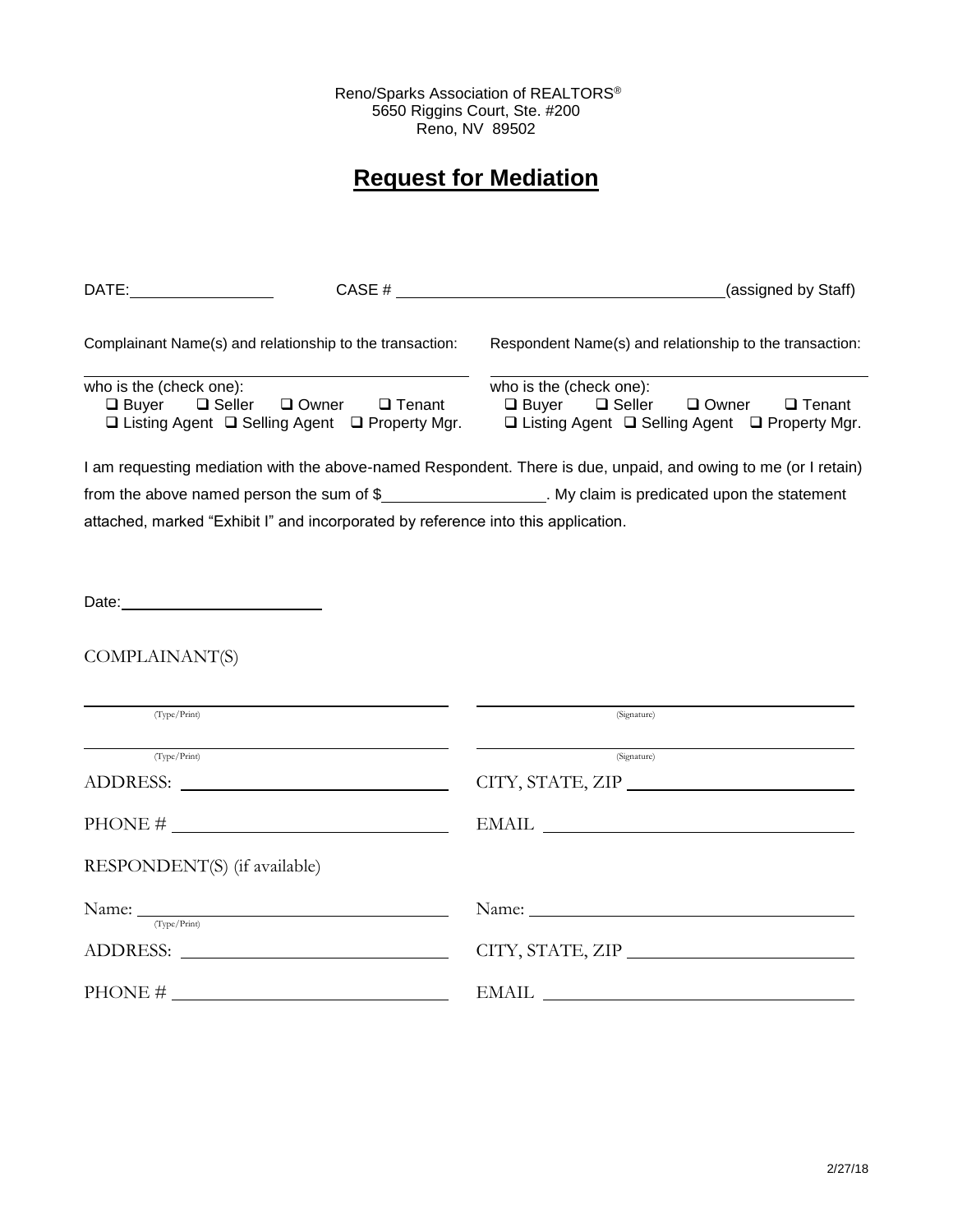#### Reno/Sparks Association of REALTORS® 5650 Riggins Court, Ste. #200 Reno, NV 89502

## **Agreement to Mediate**

The undersigned agree that they are involved in a contractual dispute defined by Article 17 of the Code of Ethics or in a specific non-contractual dispute as outlined in Standard of Practice 17-4.

The undersigned agree to submit this dispute to mediation in accordance with the mediation guidelines, as set forth in the Code of Ethics and Arbitration Manual of the Reno/Sparks Association of REALTORS®.

Any agreement signed by the parties, pursuant to the mediation conference, shall be binding.

As party to the mediation process I understand and agree as follows:

Parties to mediation may withdraw from the process at any point prior to reaching an agreement. Parties to mediation that do not reach an agreement shall be free to pursue arbitration of the dispute in accordance with the guidelines set forth in the Code of Ethics and Arbitration Manual of the National Association of REALTORS®. The parties acknowledge that the mediator is not providing legal representation, legal advice, or legal services, and that the parties are advised of their right to be represented by counsel at the mediation and also of their right to obtain legal advice (if counsel are not at the mediation) before signing any final settlement agreement.

Any offers of settlement that were not accepted or any suggested resolution proposed by the Mediation Officer that was not accepted will not be introduced as evidence nor considered in any manner should the matter require arbitration by the Association's Professional Standards Committee. However, if the parties agree to a settlement of the dispute, and the settlement is reduced to writing and has been signed by all the parties, the matter shall be considered resolved, and shall not be the subject of a subsequent arbitration hearing. In the event that either of the parties fails to abide by the terms of the settlement, the matter may not be arbitrated; instead, the other party should be encouraged to have the settlement agreement judicially enforced by a court of competent jurisdiction.

No aspect of this mediation conference shall be relied upon or introduced as evidence in any ethics, arbitration, judicial, or other proceeding, including but not limited to: views expressed or suggestions made by a party with respect to a possible settlement of any party thereto. No privilege shall be affected by disclosures made in the course of meditation. Disclosures of any records, reports, or other documents received or prepared by the Association of Mediation Officer shall not be compelled. Neither the Association nor the Mediation Officer shall be compelled to disclose or testify in any proceeding as to information disclosed or representations made in the course of the mediation or communication to the Mediator in confidence. Neither the Mediation Officer, the Reno/Sparks Association of REALTORS®, the Nevada State Association of REALTOR® nor the National Association of REALTORS® or any of its Member Boards shall be deemed "necessary parties" in any judicial proceedings related to mediation under this Agreement. The parties acknowledge that the mediation proceedings will not be recorded and that weapons of any type are prohibited.

Are the circumstances giving rise to this request for Mediation the subject of civil or criminal litigation or in any proceeding before the state real estate licensing authority or any other state or federal regulatory or administrative agency? | | Yes | | No

By my signature on this Agreement to Mediate, I acknowledge my rights and agree to the terms of the mediation procedures as stated above. I hereby affirm that I have the authority to enter into and sign a binding written agreement to settle this dispute.

| Date:                                                                                                                                             |                                 |
|---------------------------------------------------------------------------------------------------------------------------------------------------|---------------------------------|
| (Type/Print)                                                                                                                                      | (Signature)                     |
| (Type/Print)<br>ADDRESS:<br><u> 1980 - Jan Barbara Barbara, prima prima prima prima prima prima prima prima prima prima prima prima prima pri</u> | (Signature)<br>CITY, STATE, ZIP |
| PHONE #                                                                                                                                           | EMAIL                           |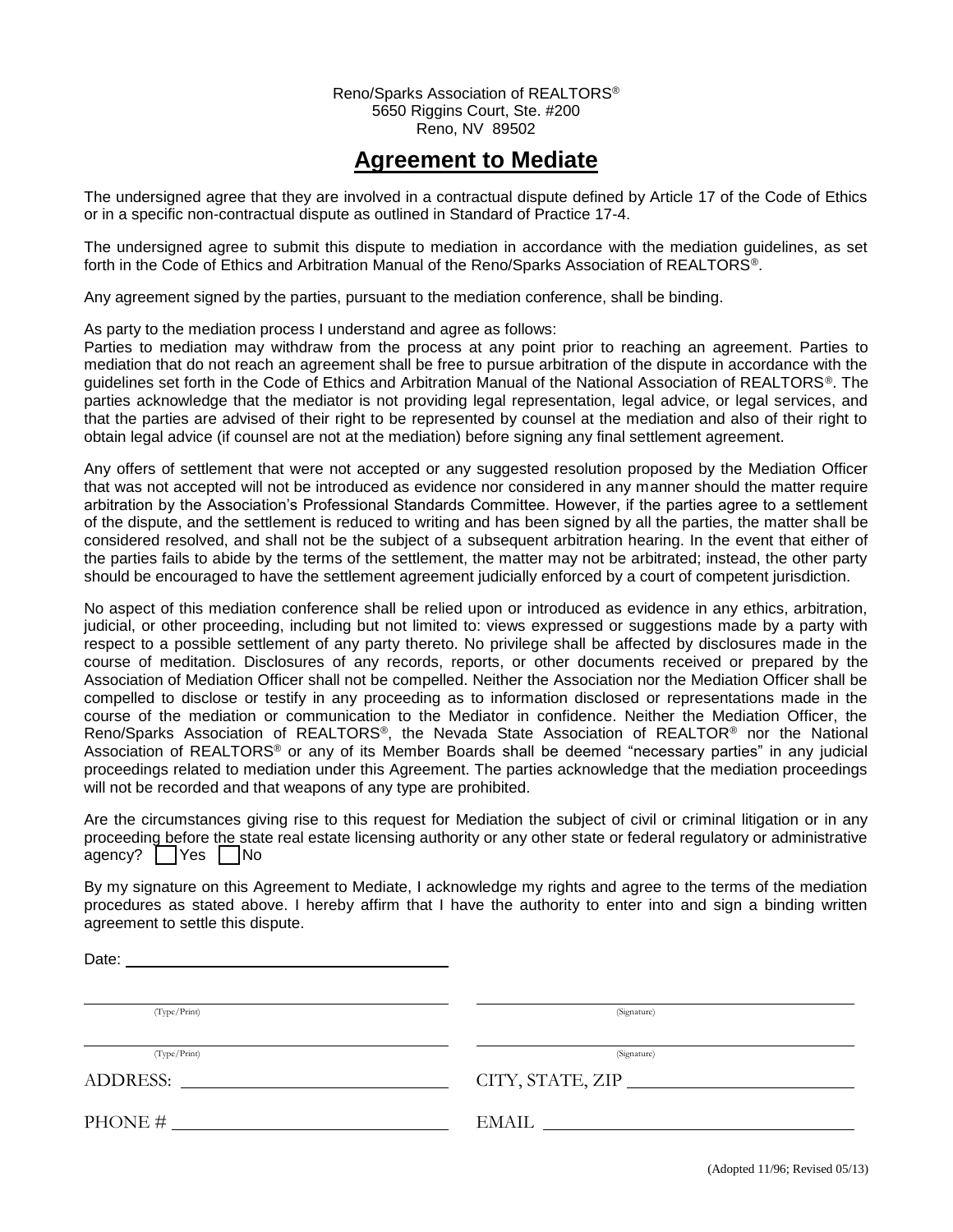#### **EXHIBIT I NARRATIVE to MEDIATION REQUEST ATTACH TO MEDIATION FORM**

**Please return this form along with Mediation form and all supporting documents to:**

Reno/Sparks Association of REALTORS®

5650 Riggins Court, Ste. #200, Reno, NV 89502

Complainant Name(s) and relationship to the transaction: Respondent Name(s) and relationship to the transaction:

| who is the (check one): |  | who is the (check one):                 |                                           |  |                          |  |                                                                |
|-------------------------|--|-----------------------------------------|-------------------------------------------|--|--------------------------|--|----------------------------------------------------------------|
|                         |  | $\Box$ Buyer $\Box$ Seller $\Box$ Owner | □ Tenant                                  |  | □ Buyer □ Seller □ Owner |  | □ Tenant                                                       |
| $\Box$ Listing Agent    |  |                                         | $\Box$ Selling Agent $\Box$ Property Mgr. |  |                          |  | $\Box$ Listing Agent $\Box$ Selling Agent $\Box$ Property Mgr. |

The following is a brief statement as to the events giving rise to this ethics mediation. (Attach additional sheets if necessary.)

| Type Name | Signature |  |
|-----------|-----------|--|
| Type Name | Signature |  |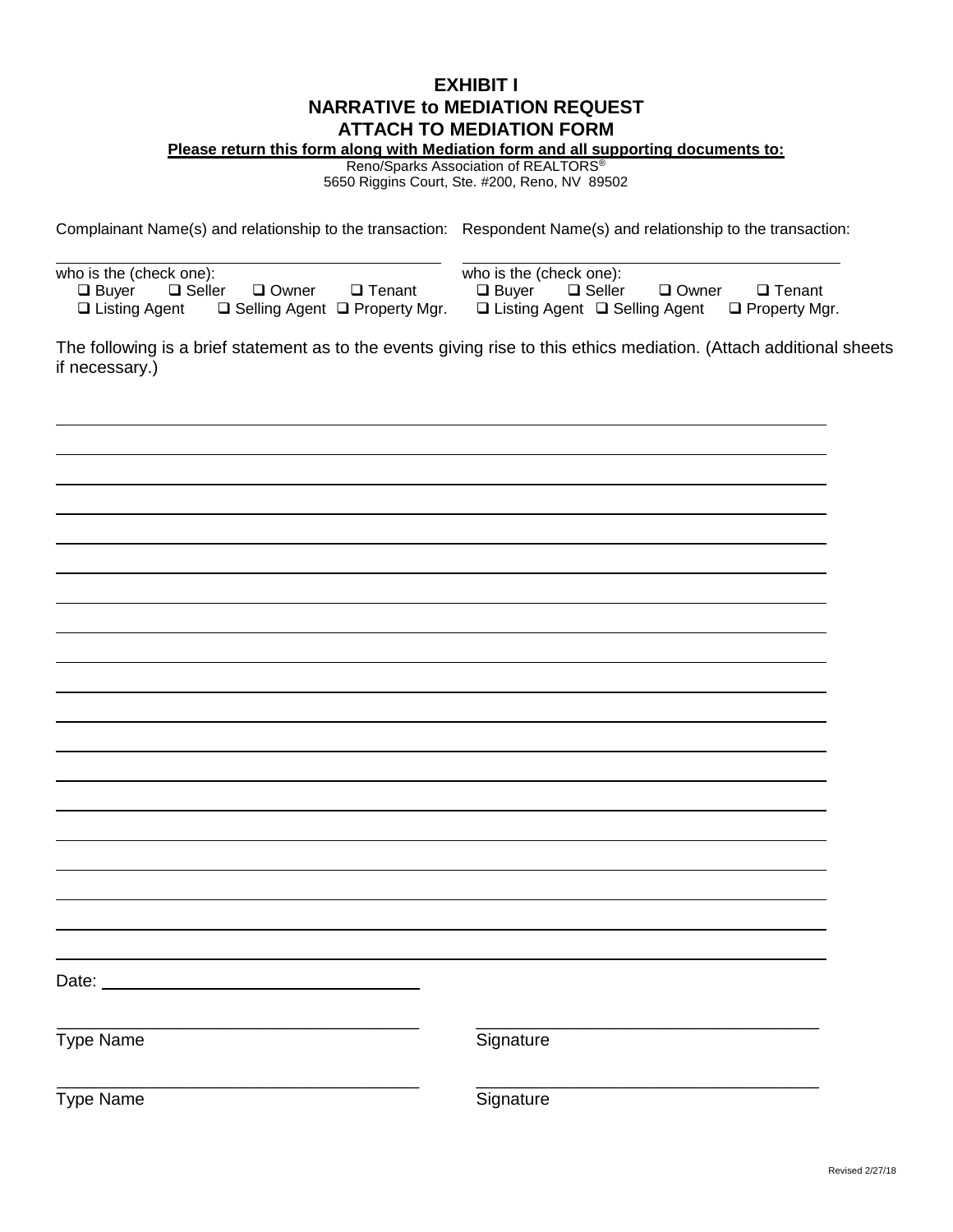| <b>Mediation Officer Selection Form</b><br>Please return this form and all supporting documents to:<br>Reno/Sparks Association of REALTORS®<br>5650 Riggins Court, Ste. #200, Reno, NV 89502<br>(Page 1 of 2)                                                                                 |                                                                                                                                                       |  |  |
|-----------------------------------------------------------------------------------------------------------------------------------------------------------------------------------------------------------------------------------------------------------------------------------------------|-------------------------------------------------------------------------------------------------------------------------------------------------------|--|--|
| Complainant Name(s):                                                                                                                                                                                                                                                                          | Respondent Name and Office(s):                                                                                                                        |  |  |
| who is the (check one):<br>$\Box$ Buyer $\Box$ Seller<br>$\Box$ Owner $\Box$ Tenant<br>$\Box$ Listing Agent $\Box$ Selling Agent $\Box$ Property Mgr.<br>The following individuals have agreed to serve as Mediation Officers for disputes between the public, and members                    | who is the (check one):<br>$\Box$ Buyer $\Box$ Seller<br>$\Box$ Owner $\Box$ Tenant<br>$\Box$ Listing Agent $\Box$ Selling Agent $\Box$ Property Mgr. |  |  |
| of the Reno/Sparks Association of REALTORS®. As a party to this mediation, you have the right to challenge any<br>Mediator that you believe would not be acceptable to serve as the Mediation Officer for your mediation conference.<br>This form must be returned to the Association office. |                                                                                                                                                       |  |  |
| Andre Anderson: I □ will                                                                                                                                                                                                                                                                      |                                                                                                                                                       |  |  |
| Sylvia Aufiero: I $\Box$ will                                                                                                                                                                                                                                                                 |                                                                                                                                                       |  |  |
| <b>Karen Bruno:</b> $I \square$ will                                                                                                                                                                                                                                                          |                                                                                                                                                       |  |  |
| <b>Ivy Cohen:</b> $I \square$ will                                                                                                                                                                                                                                                            |                                                                                                                                                       |  |  |
| Todd Disbrow: $I \square$ will                                                                                                                                                                                                                                                                |                                                                                                                                                       |  |  |
| Liz Gonzalez: I U will                                                                                                                                                                                                                                                                        |                                                                                                                                                       |  |  |
| LaVon Jones: $I \square$ will                                                                                                                                                                                                                                                                 |                                                                                                                                                       |  |  |
| Claire Kirby: $I \Box$ will                                                                                                                                                                                                                                                                   |                                                                                                                                                       |  |  |
| <b>Jen McDonald:</b> $I \square$ will                                                                                                                                                                                                                                                         |                                                                                                                                                       |  |  |
| <b>Reed Minton:</b> $I \square$ will                                                                                                                                                                                                                                                          |                                                                                                                                                       |  |  |
| Susan Moore-Fry: $I \square$ will                                                                                                                                                                                                                                                             |                                                                                                                                                       |  |  |
|                                                                                                                                                                                                                                                                                               |                                                                                                                                                       |  |  |
| Sandra Mullet: $I \square$ will                                                                                                                                                                                                                                                               |                                                                                                                                                       |  |  |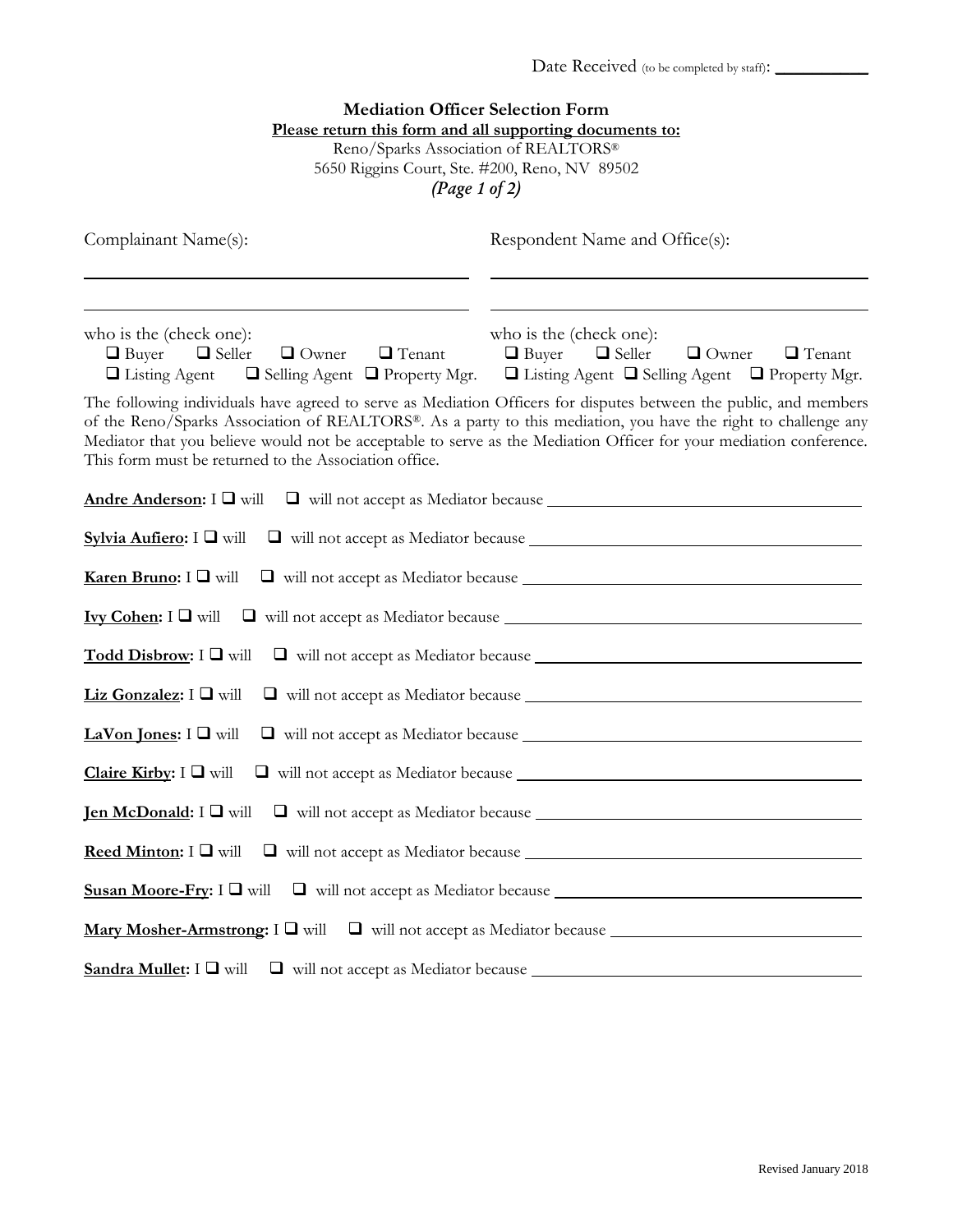| <b>Mediation Officer Selection Form</b>                                                         |                                                          |  |
|-------------------------------------------------------------------------------------------------|----------------------------------------------------------|--|
|                                                                                                 | Please return this form and all supporting documents to: |  |
| Reno/Sparks Association of REALTORS®                                                            |                                                          |  |
| 5650 Riggins Court, Ste. #200, Reno, NV 89502                                                   |                                                          |  |
| (Page 2 of 2)                                                                                   |                                                          |  |
| <b>Raymond Solorzano:</b> $I \square$ will $\square$ will not accept as Mediator because $\_\_$ |                                                          |  |
| <b>Victoria Popescu:</b> $I \square$ will $\square$ will not accept as Mediator because         |                                                          |  |
| <b>Toni Taylor</b> $I \square$ will $\square$ will not accept as Mediator because $\square$     |                                                          |  |
|                                                                                                 |                                                          |  |
|                                                                                                 |                                                          |  |
| Name (Type/Print)                                                                               | Signature                                                |  |
| Name (Type/Print)                                                                               | Signature                                                |  |